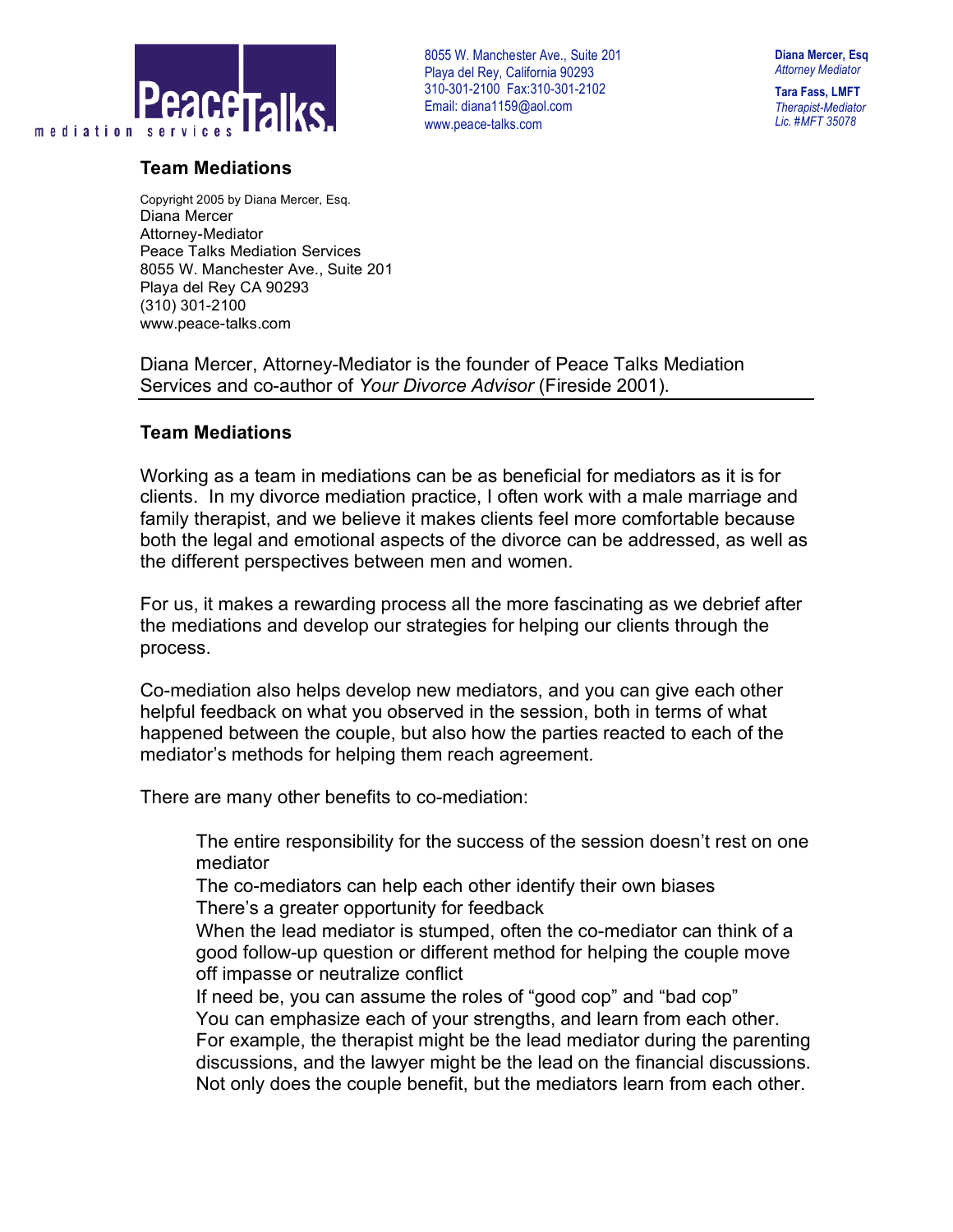

8055 W. Manchester Ave., Suite 201 . Playa del Rey, California 90293 310-301-2100 Fax:310-301-2102 Email: diana1159@aol.com www.peace-talks.com

*Therapist-Mediator Lic. #MFT 35078*

There are some ground rules for the mediators in a co-mediation setting which we've found helpful:

Decide in advance who will take care of any mediation paperwork, intakes and scheduling before the mediation. It's important that the clients feel that you're on the same team, and that you communicate with each other. It's embarrassing and unprofessional if one phones only to find out the client has already scheduled the appointment with the other mediator. If these tasks are done by administrative staff, so much the better.

Coordinate calendars by either maintaining an online calendar which you share, schedule meetings via software programs such as Outlook, fax a calendar back and forth as you schedule appointments, or keep a dedicated paper calendar in a central office. If you maintain a "master calendar", you don't need to phone each other each time a new client calls to book an appointment.

Decide in advance who will cover the introduction, initial questions about the session, ground rules and any remaining paperwork once you get in the mediation room with the clients. Divide the tasks any way you choose, but have a plan beforehand so you don't inadvertently interrupt each other.

If you've never mediated together before, meet in advance to discuss your individual styles and favorite techniques. Determine your relative preferences on transformative, directive, and facilitative mediation models. Make ground rules for yourselves as to how you will conduct the session. Will you use individual caucuses? Do you ask for opening statements? Will you use an easel to write down the issues, and who will do the writing? How will you handle those moments when you both want to talk at once? How will you signal to each other that you need to caucus as mediators? How much information you'll share with the clients if asked: will the lawyer answer direct legal questions? Will you use the Dissomaster in session? Will the therapist make therapy referrals, or refer to diagnoses? How will you deal with your different philosophies about methodology and your own biases and values? How will you alert each other if you feel the other mediator is causing problems or pursuing a path you feel is strongly negative? How will you signal when you don't want the other mediator to interrupt a particular flow of questions?

The answers to these questions are less important than the fact you've talked about them and agreed how you'll handle these situations. Legitimate disagreement between the two mediators handled well can be a great model for clients. By modeling positive communication and problem-solving skills in your own dialogue, you can educate the parties how to communicate better both during the mediation, and after their case is completed.